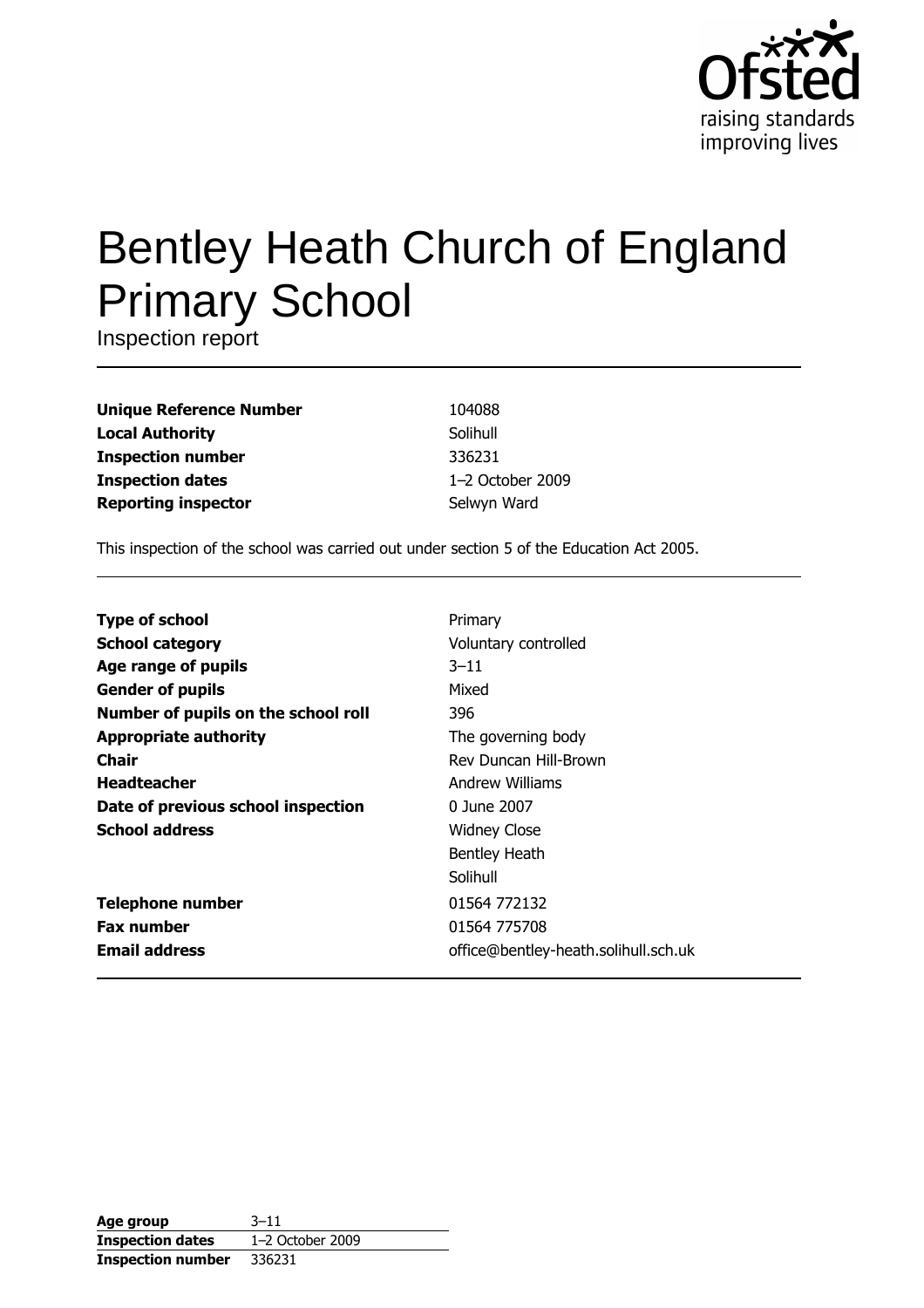The Office for Standards in Education, Children's Services and Skills (Ofsted) regulates and inspects to achieve excellence in the care of children and young people, and in education and skills for learners of all ages. It regulates and inspects childcare and children's social care, and inspects the Children and Family Court Advisory Support Service (Cafcass), schools, colleges, initial teacher training, work-based learning and skills training, adult and community learning, and education and training in prisons and other secure establishments. It rates council children's services, and inspects services for looked after children, safequarding and child protection.

Further copies of this report are obtainable from the school. Under the Education Act 2005, the school must provide a copy of this report free of charge to certain categories of people. A charge not exceeding the full cost of reproduction may be made for any other copies supplied.

If you would like a copy of this document in a different format, such as large print or Braille, please telephone 08456 404045, or email enquiries@ofsted.gov.uk.

You may copy all or parts of this document for non-commercial educational purposes, as long as you give details of the source and date of publication and do not alter the documentation in any way.

Royal Exchange Buildings St Ann's Square Manchester M2 7LA T: 08456 404045 Textphone: 0161 618 8524 E: enquiries@ofsted.gov.uk W: www.ofsted.gov.uk © Crown copyright 2009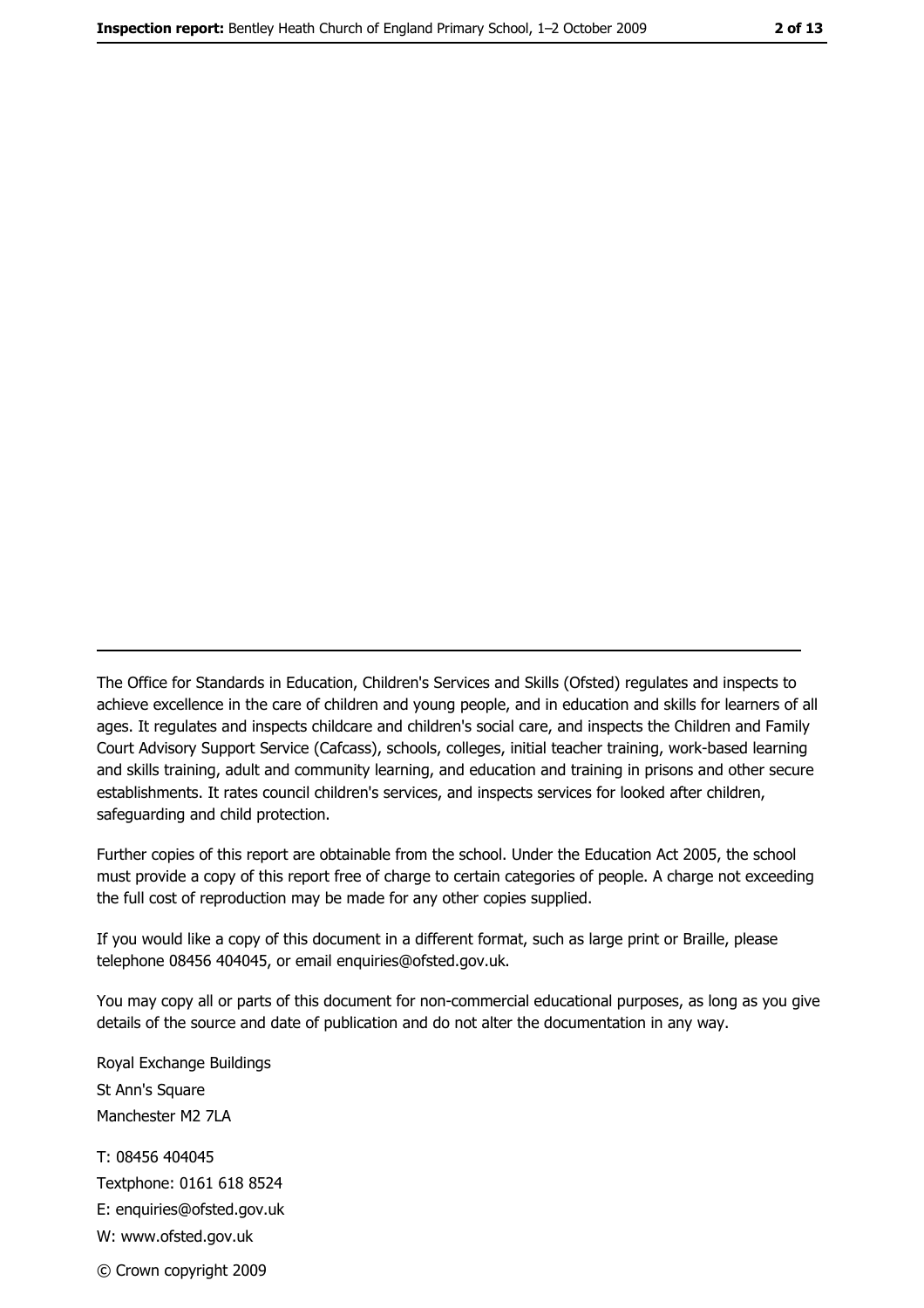# **Introduction**

This inspection was carried out by four additional inspectors. The inspectors visited 23 lessons, and held meetings with governors, staff and groups of pupils. They observed the school's work, and looked at samples of pupils' work, school policies and procedures, the school improvement plan and the questionnaires received from 112 parents, 97 pupils and 22 staff.

The inspection team reviewed many aspects of the school's work. It looked in detail at:

- more able pupils' writing  $\blacksquare$
- teachers' use of assessment information to plan lessons that meet the learning  $\blacksquare$ needs of pupils of all abilities
- how the school manages the impact of shared responsibility for class teaching.  $\blacksquare$

# **Information about the school**

In this large school, the great majority of pupils are White British, with very small numbers of pupils from minority ethnic backgrounds. None are at an early stage of learning English as an additional language. The proportion of pupils with special educational needs and/or disabilities is below average. The school has a Nursery class which operates in the mornings. There are two classes in each year group from Reception Year to Year 6. The school shares part of its premises with St James Church. It has achieved an Active Mark award and Healthy Schools status. The headteacher was appointed in January 2008.

There is extended provision for pupils on the school site run outside the ordinary school day by Crossover Childcare. This independently managed provision was inspected separately.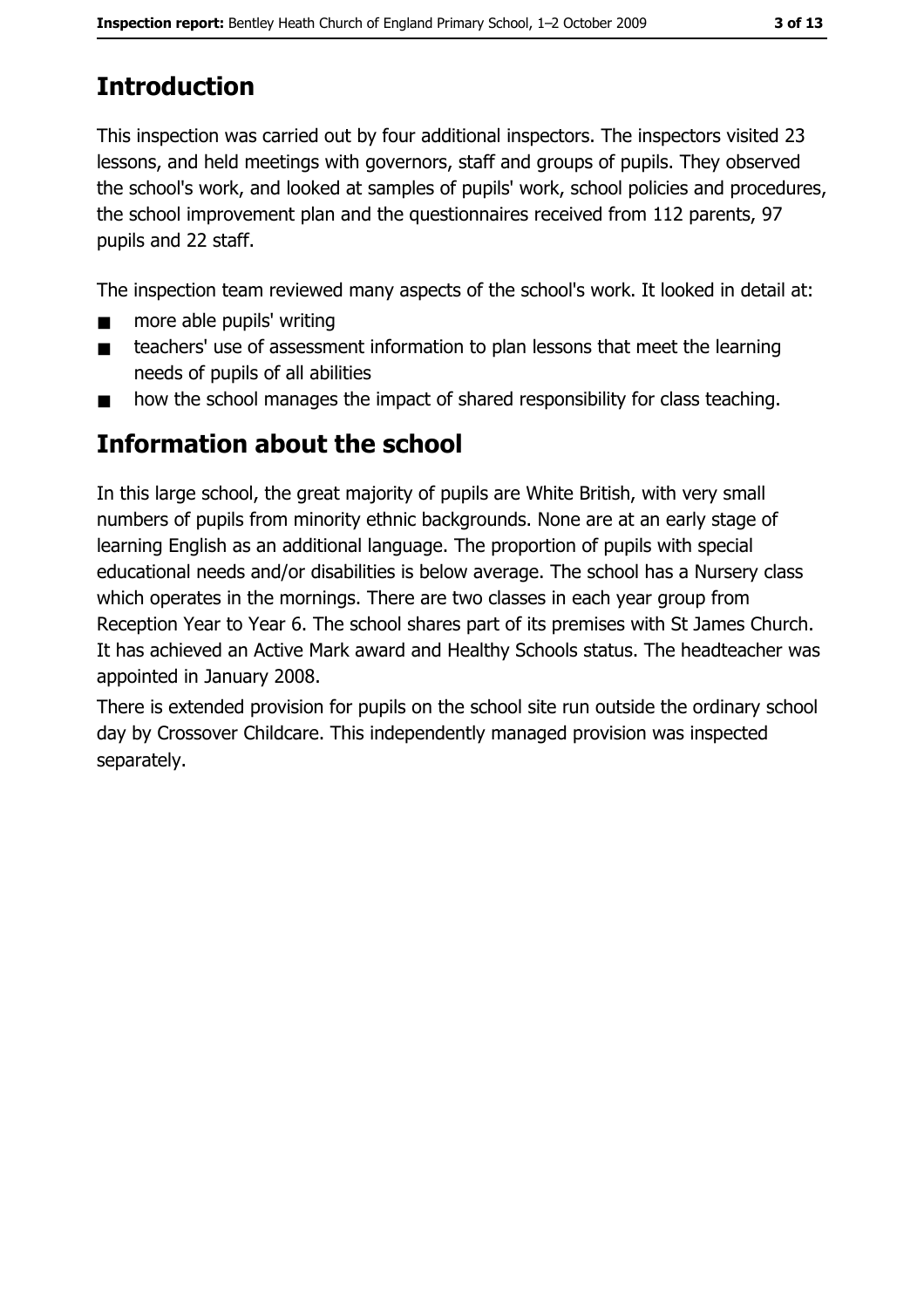4 of 13

Inspection grades: 1 is outstanding, 2 is good, 3 is satisfactory, and 4 is inadequate Please turn to the glossary for a description of the grades and inspection terms

# **Inspection judgements**

# Overall effectiveness: how good is the school?

# The school's capacity for sustained improvement

# **Main findings**

The school lives up to its motto, 'Building Happiness and Success'. As a parent graphically explained, 'Bentley Heath School is not a sausage factory, and it produces well rounded individuals, who look after themselves and others, as well as giving them a rigorous academic education.' Pupils are helped to grow in confidence. They have an impressive appreciation of how to lead safe and healthy lives. Their behaviour is exemplary and they are eager to learn, and this contributes to their increasing academic success. Pupils build on the good start they get off to in the Early Years Foundation Stage to attain consistently high standards throughout the school. Coupled with the good progress made by girls and boys of all abilities and from different backgrounds, this represents outstanding achievement.

Parents describe the many improvements in teaching, their children's rate of progress and in the attractive school environment. These, and the across-the-board rise seen in standards, and especially in more able pupils' writing, show the school's good capacity for continued improvement. The headteacher, governors and leadership team have an accurate view of how well the school is doing and they recognise where there is scope for accelerating progress even further. Although teaching and learning are good, pupils do not all understand the targets they are given and the targets are not sharply enough matched to pupils' individual learning needs. This limits opportunities for teachers to tailor learning opportunities to further stretch every individual. It also limits opportunities for pupils to measure how well they are doing and take increased responsibility for their own learning.

With every child in Year 3 learning a stringed instrument, music plays an important part in the life of the school. It also contributes to pupils' cultural development. However, opportunities are missed to extend pupils' awareness of other cultures beyond their own everyday experience.

# What does the school need to do to improve further?

- Extend the school's promotion of community cohesion by giving pupils more  $\blacksquare$ opportunities to learn about and learn from other cultures and beliefs around Britain and the wider world. Governors should expect this to be in place and should be evaluating its impact by the end of the summer term 2010.
- Give pupils more individual, readily understood targets to further extend all pupils'  $\blacksquare$ learning and to enable pupils to better assess how well they are doing. This should be developed over the coming term and be in place by the start of the summer term 2010.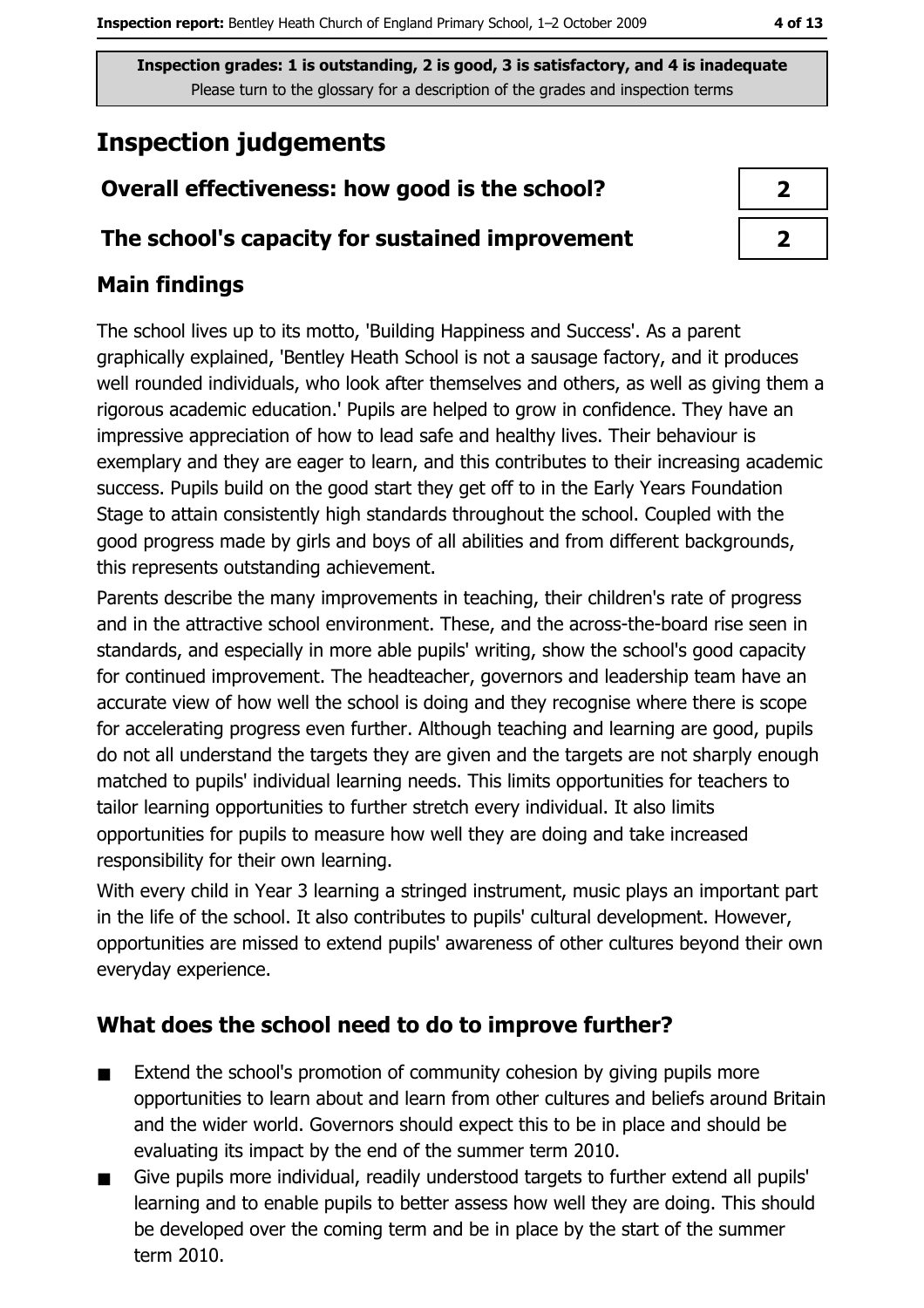Inspection grades: 1 is outstanding, 2 is good, 3 is satisfactory, and 4 is inadequate Please turn to the glossary for a description of the grades and inspection terms

### **Outcomes for individuals and groups of pupils**

Throughout the school, pupils make good progress in lessons and the standards they attain are high. The already above average standards rose sharply in the Year 6 national tests in 2009 as a result of the school's focus on improving pupils' writing. The improvement in writing was equally dramatic in the Year 2 assessments. Moreover, comparable improvement is evident in pupils' current work in all year groups. Achievement is outstanding because progress for girls and boys of all abilities is good. This includes more able pupils, who, in the past, had not always done as well in writing. Pupils with special educational needs and/or disabilities also make good progress because they benefit from good support in lessons.

Parents are very aware of the improving picture of pupils' academic success and the reasons for it. As one explained, 'My daughter is progressing really well. She needs lots of encouragement and support with her literacy, and the teachers are more than happy to give it.' Another important factor in pupils' success is their great enjoyment and enthusiasm for school. A parent described how her child 'cannot wait to go to school each morning'. Pupils show a genuine pride in their school. Many told inspectors that they think Bentley Heath is 'the best in the world'. As one explained, 'The school really helps you learn and be a good person.' Pupils enjoy being able to take on responsibilities, to the extent that some bemoan the fact that the school council has not met as regularly as they would like. Together with enterprise activities such as the school bank, run in conjunction with a commercial bank by pupils in Year 5, pupils' good attendance and high standards of literacy and numeracy help to prepare them exceptionally well for the next stage of their education and for their future working lives.

| Pupils' achievement and the extent to which they enjoy their learning                                       |   |
|-------------------------------------------------------------------------------------------------------------|---|
| Taking into account:<br>Pupils' attainment <sup>1</sup>                                                     |   |
| The quality of pupils' learning and their progress                                                          |   |
| The quality of learning for pupils with special educational needs and/or<br>disabilities and their progress | 2 |
| The extent to which pupils feel safe                                                                        |   |
| <b>Pupils' behaviour</b>                                                                                    |   |
| The extent to which pupils adopt healthy lifestyles                                                         |   |

#### These are the grades for pupils' outcomes

 $\mathbf{1}$ 

The grades for attainment and attendance are: 1 is high; 2 is above average; 3 is broadly average; and 4 is low.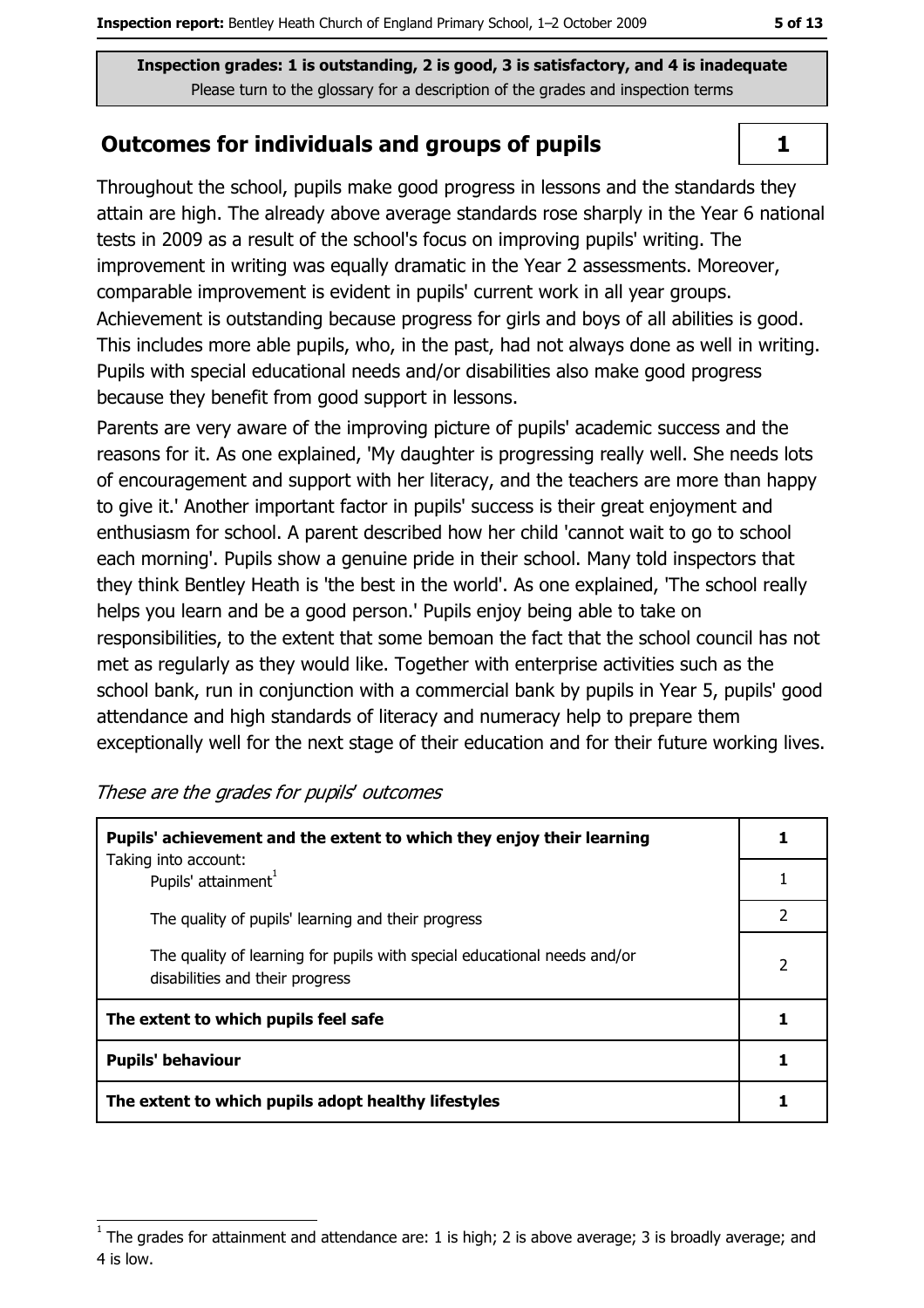| Inspection grades: 1 is outstanding, 2 is good, 3 is satisfactory, and 4 is inadequate<br>Please turn to the glossary for a description of the grades and inspection terms |   |  |
|----------------------------------------------------------------------------------------------------------------------------------------------------------------------------|---|--|
| The extent to which pupils contribute to the school and wider community                                                                                                    |   |  |
| The extent to which pupils develop workplace and other skills that will<br>contribute to their future economic well-being                                                  |   |  |
| Taking into account:<br>Pupils' attendance <sup>1</sup>                                                                                                                    | 2 |  |
| The extent of pupils' spiritual, moral, social and cultural development                                                                                                    | 2 |  |

## How effective is the provision?

Lessons are well ordered. As a pupil pointed out, 'The teachers are strict, but in a good way.' The pupils make good progress because they are well motivated and teachers generally succeed in engaging their interest and in harnessing their enthusiasm. Just sometimes, however, some pupils' attention begins to wane when they are expected to listen passively for too long. Teachers make increasingly effective use of assessment information to plan lessons that help pupils to build on what they have previously learnt. Marking has contributed to the sharp improvement in pupils' writing. This is because pupils benefit from detailed feedback on written work. Even in subjects such as science, spelling and punctuation errors are routinely corrected and teachers show pupils what they need to do to move their writing on to the next level. Marking in mathematics is much less detailed and so does less to drive improvement. Pupils' targets also make less contribution than they could to further raising standards because they are not specific enough to individual pupils' needs and they are not always written in language that the pupils understand.

Pupils enjoy the interesting and exciting things they get to learn. They are especially enthusiastic about music. The pupils also greatly appreciate the new facilities they have as a result of the building works, including trim trails for both the infant and junior playgrounds. Productive partnerships with outside organisations, including the secondary school to which most pupils transfer, help to enrich the curriculum through extending modern foreign languages and sporting activities. The effective arrangements for care and welfare contribute to the confidence pupils have in their safety. Induction arrangements for pupils new to the school are especially strong. A parent of a child who joined Bentley Heath partway through the year wrote to praise the way 'the headteacher and staff were extremely supportive in helping my son adjust to his new school'.

| The quality of teaching                                                                                    |  |
|------------------------------------------------------------------------------------------------------------|--|
| Taking into account:                                                                                       |  |
| The use of assessment to support learning                                                                  |  |
| The extent to which the curriculum meets pupils' needs, including, where<br>relevant, through partnerships |  |
| The effectiveness of care, guidance and support                                                            |  |

These are the grades for the quality of provision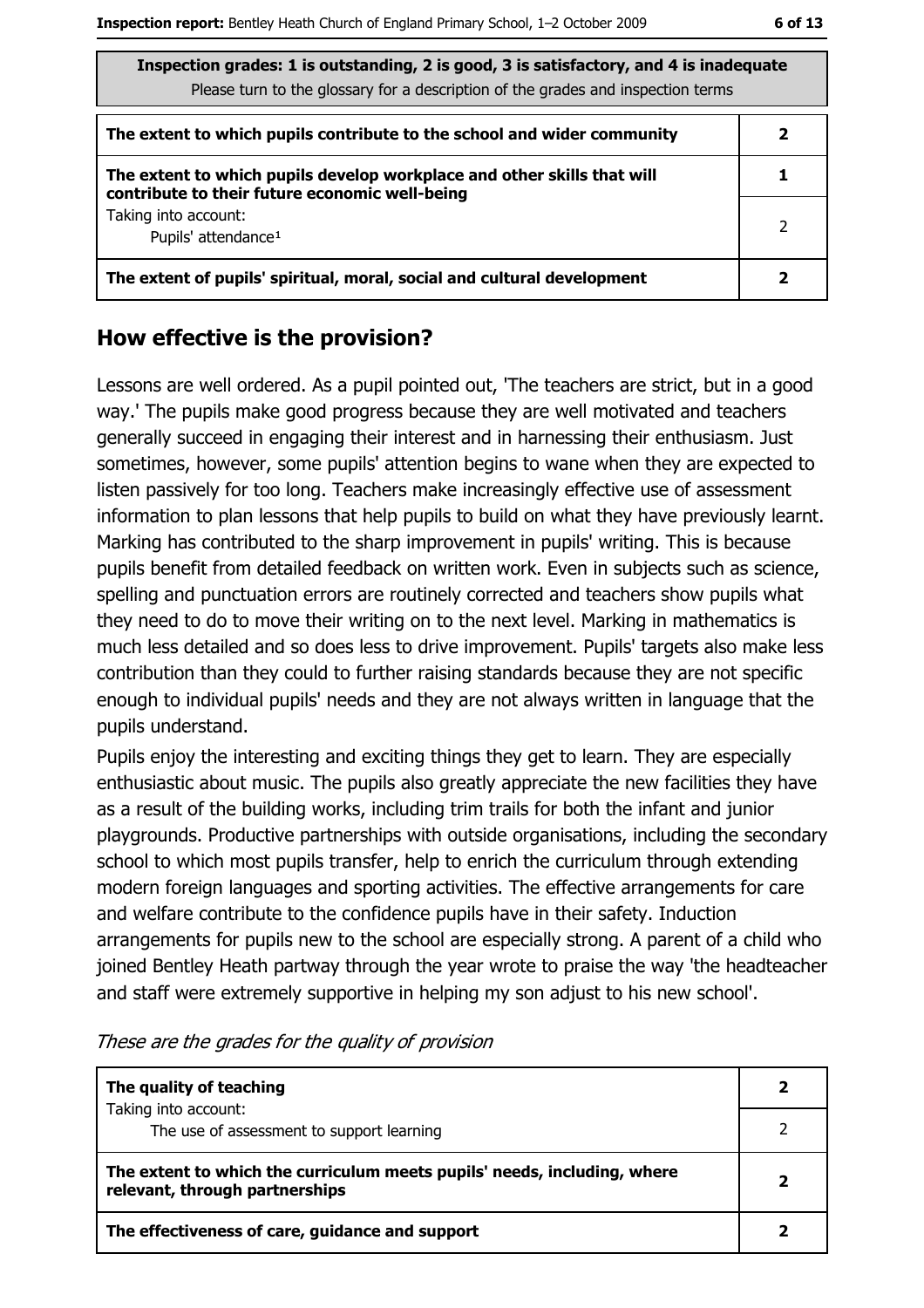Inspection grades: 1 is outstanding, 2 is good, 3 is satisfactory, and 4 is inadequate Please turn to the glossary for a description of the grades and inspection terms

#### How effective are leadership and management?

Through their shared commitment to improving provision and outcomes for Bentley Heath's pupils, the headteacher, senior leadership team, staff and governors have secured what parents describe as 'a massive improvement in every aspect of the school'. All groups, including parents and pupils, were consulted in setting the priorities in the school improvement plan. The plan has become a helpful tool for leaders and governors in driving improvements, although not all its success criteria are as precise and measurable as they could be. Perceptive monitoring of lessons has helped to raise the quality of teaching and ensure that girls and boys of all abilities now make equally good progress. There is shared responsibility for teaching in many of the classes, but this is well managed so that there is no disruption to pupils' learning through the midweek change of teacher. Parents praise the improved home-school communications, and especially the meetings at the start of the year that outline what is due to be taught and helps parents to support their children's learning.

Leaders and governors have identified that, although Bentley Heath promotes equal opportunities well, the contribution that the school makes to community cohesion is not as strong as other aspects of its work. Though the school plays an important role within the local community, and pupils and families take an active part in activities arranged through St James Church, pupils have much less awareness of other beliefs and ways of life in different parts of Britain and around the world. Governors point to budgetary constraints last year which slowed work in developing this area of provision, but they have now set as a priority the further promotion of community cohesion. Arrangements to check on the suitability of all adults currently working with pupils in the school meet government requirements.

| The effectiveness of leadership and management in embedding ambition and<br>driving improvement                                                                     | 2                       |
|---------------------------------------------------------------------------------------------------------------------------------------------------------------------|-------------------------|
| Taking into account:<br>The leadership and management of teaching and learning                                                                                      | 2                       |
| The effectiveness of the governing body in challenging and supporting the<br>school so that weaknesses are tackled decisively and statutory responsibilities<br>met | 2                       |
| The effectiveness of the school's engagement with parents and carers                                                                                                | $\overline{\mathbf{2}}$ |
| The effectiveness of partnerships in promoting learning and well-being                                                                                              | $\mathbf{2}$            |
| The effectiveness with which the school promotes equality of opportunity and<br>tackles discrimination                                                              | 2                       |
| The effectiveness of safeguarding procedures                                                                                                                        | $\mathbf{2}$            |
| The effectiveness with which the school promotes community cohesion                                                                                                 |                         |

#### These are the grades for leadership and management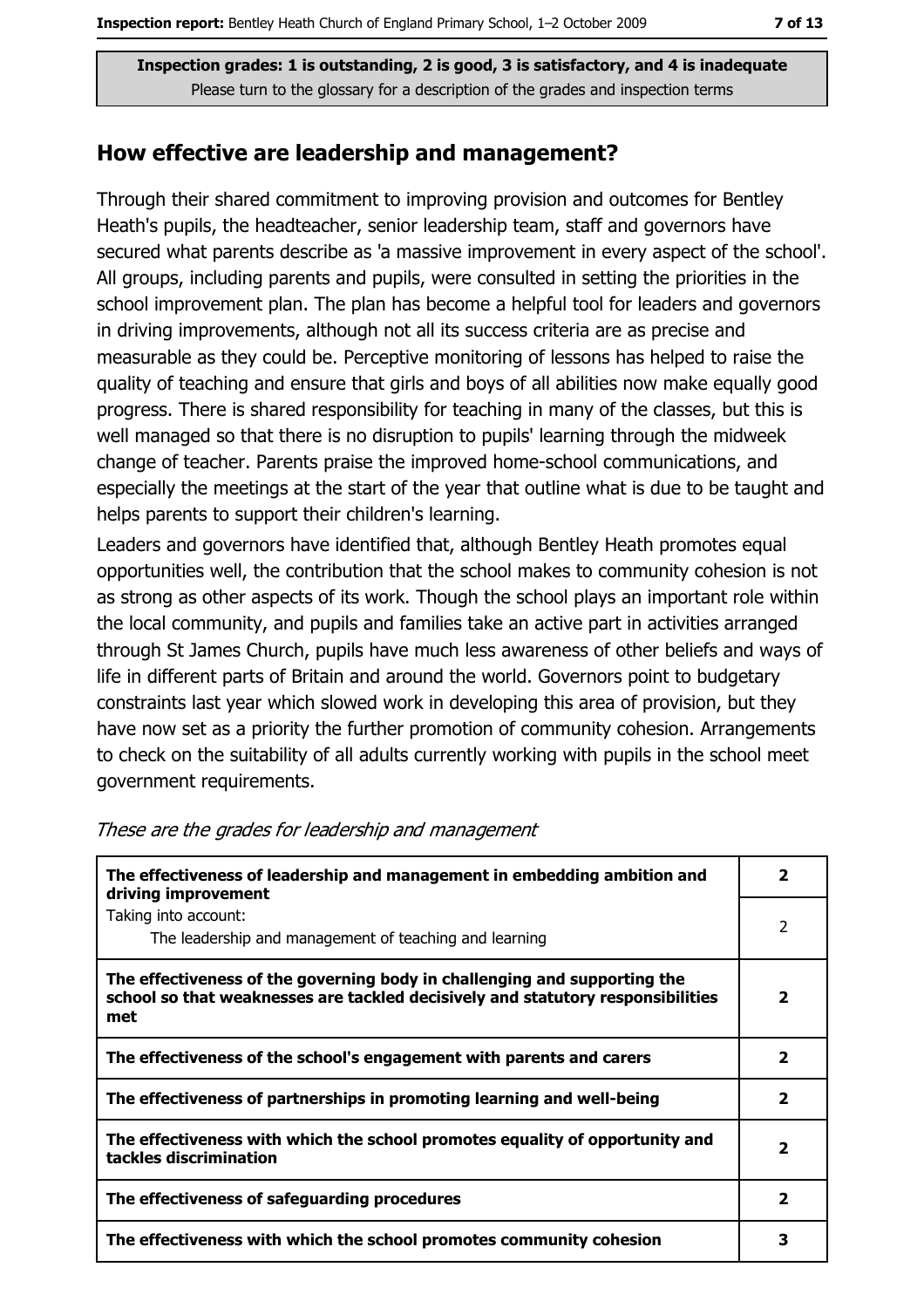Inspection grades: 1 is outstanding, 2 is good, 3 is satisfactory, and 4 is inadequate Please turn to the glossary for a description of the grades and inspection terms

The effectiveness with which the school deploys resources to achieve value for money

## **Early Years Foundation Stage**

'My child has settled in brilliantly and absolutely loves going to school.' This comment from a parent sums up the views of many. Parents describe how their children are thriving in a stimulating environment where they are looked after well and feel happy and secure. Children join school with above average skills and capabilities. In this well-run provision, consistently good teaching and careful tracking of how well they are doing, helps the children to make good progress. Almost all attain the early learning goals expected for children at the end of the Reception Year and a great many exceed them. Girls do better than boys in their early writing skills, but there is scope to further boost early mathematical skills of both girls and boys by giving them more opportunities to practise mark making in number.

These are the grades for the Early Years Foundation Stage

| <b>Overall effectiveness of the Early Years Foundation Stage</b><br>Taking into account:     | 2                        |
|----------------------------------------------------------------------------------------------|--------------------------|
| Outcomes for children in the Early Years Foundation Stage                                    |                          |
| The quality of provision in the Early Years Foundation Stage                                 |                          |
| The effectiveness of leadership and management of the Early Years<br><b>Foundation Stage</b> | $\overline{\phantom{a}}$ |

## **Views of parents and carers**

Parents express very positive views about almost all aspects of the school. Many wrote to comment favourably on the many improvements they have seen since the school was last inspected.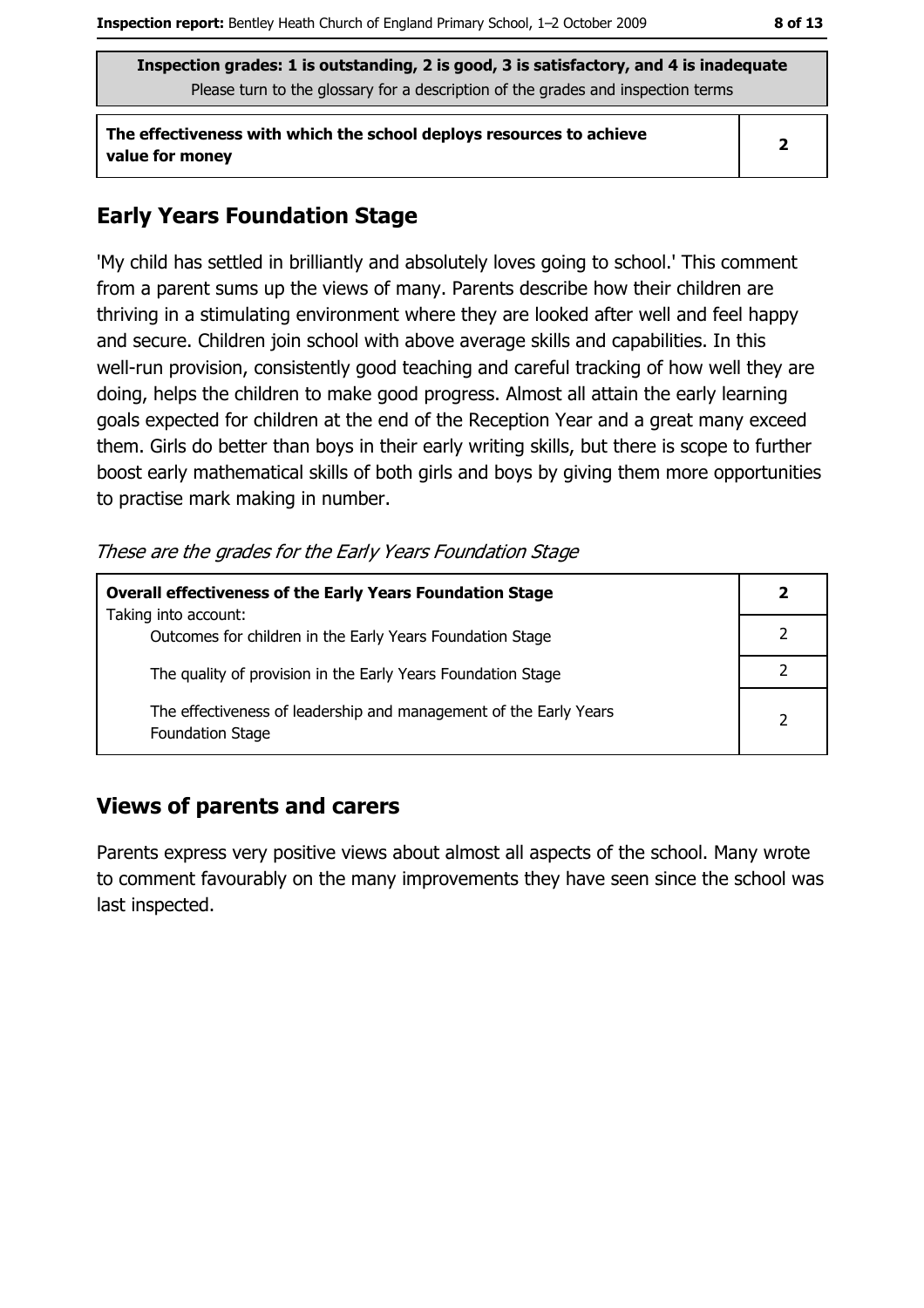# Responses from parents and carers to Ofsted's questionnaire

Ofsted invited all the registered parents and carers of pupils registered at Bentley Heath Church of England Primary School to complete a questionnaire about their views of the school.

In the questionnaire, parents and carers were asked to record how strongly they agreed with 13 statements about the school. The inspection team received 112 completed questionnaires by the end of the on-site inspection. In total, there are 396 pupils registered at the school.

| <b>Statements</b>                                                                                                                                                                                                                                       | <b>Strongly</b><br><b>Agree</b> |               | <b>Agree</b> |               | <b>Disagree</b> |                | <b>Strongly</b><br>disagree |                |
|---------------------------------------------------------------------------------------------------------------------------------------------------------------------------------------------------------------------------------------------------------|---------------------------------|---------------|--------------|---------------|-----------------|----------------|-----------------------------|----------------|
|                                                                                                                                                                                                                                                         | <b>Total</b>                    | $\frac{1}{2}$ | <b>Total</b> | $\frac{0}{0}$ | <b>Total</b>    | $\frac{1}{2}$  | <b>Total</b>                | $\frac{1}{2}$  |
| My child enjoys school                                                                                                                                                                                                                                  | 84                              | 75            | 28           | 25            | 0               | $\Omega$       | $\Omega$                    | $\Omega$       |
| The school keeps my child<br>safe                                                                                                                                                                                                                       | 86                              | 77            | 26           | 23            | $\mathbf 0$     | 0              | 0                           | 0              |
| The school informs me<br>about my child's progress                                                                                                                                                                                                      | 45                              | 45            | 49           | 49            | $\overline{2}$  | $\overline{2}$ | 0                           | 0              |
| My child is making enough<br>progress at this school                                                                                                                                                                                                    | 53                              | 54            | 35           | 35            | 5               | 5              | 1                           | $\mathbf{1}$   |
| The teaching is good at this<br>school                                                                                                                                                                                                                  | 63                              | 64            | 29           | 29            | 3               | 3              | 1                           | $\mathbf{1}$   |
| The school helps me to<br>support my child's learning                                                                                                                                                                                                   | 58                              | 52            | 46           | 41            | 3               | 3              | 1                           | $\mathbf{1}$   |
| The school helps my child to<br>have a healthy lifestyle                                                                                                                                                                                                | 69                              | 62            | 37           | 33            | $\overline{4}$  | 4              | 0                           | $\mathbf 0$    |
| The school makes sure that<br>my child is well prepared for<br>the future (for example<br>changing year group,<br>changing school, and for<br>children who are finishing<br>school, entering further or<br>higher education, or<br>entering employment) | 58                              | 52            | 44           | 39            | 3               | 3              | $\mathbf{1}$                | $\mathbf{1}$   |
| The school meets my child's<br>particular needs                                                                                                                                                                                                         | 65                              | 58            | 38           | 34            | 3               | 3              | $\overline{2}$              | $\overline{2}$ |
| The school deals effectively<br>with unacceptable behaviour                                                                                                                                                                                             | 51                              | 46            | 44           | 39            | $\overline{7}$  | 6              | 0                           | $\mathbf 0$    |
| The school takes account of<br>my suggestions and<br>concerns                                                                                                                                                                                           | 46                              | 41            | 53           | 47            | 6               | 5              | $\mathbf{1}$                | $\mathbf{1}$   |
| The school is led and<br>managed effectively                                                                                                                                                                                                            | 83                              | 74            | 26           | 23            | $\mathbf{1}$    | $\mathbf{1}$   | $\mathbf{1}$                | $\mathbf{1}$   |
| Overall, I am happy with my<br>child's experience at this<br>school                                                                                                                                                                                     | 82                              | 73            | 27           | 24            | $\overline{2}$  | $\overline{2}$ | $\mathbf{1}$                | $\mathbf{1}$   |

The table above summarises the responses that parents and carers made to each statement. The percentages indicate the proportion of parents and carers giving that response out of the total number of completed questionnaires. Where one or more parents and carers chose not to answer a particular question, the percentages will not add up to 100%.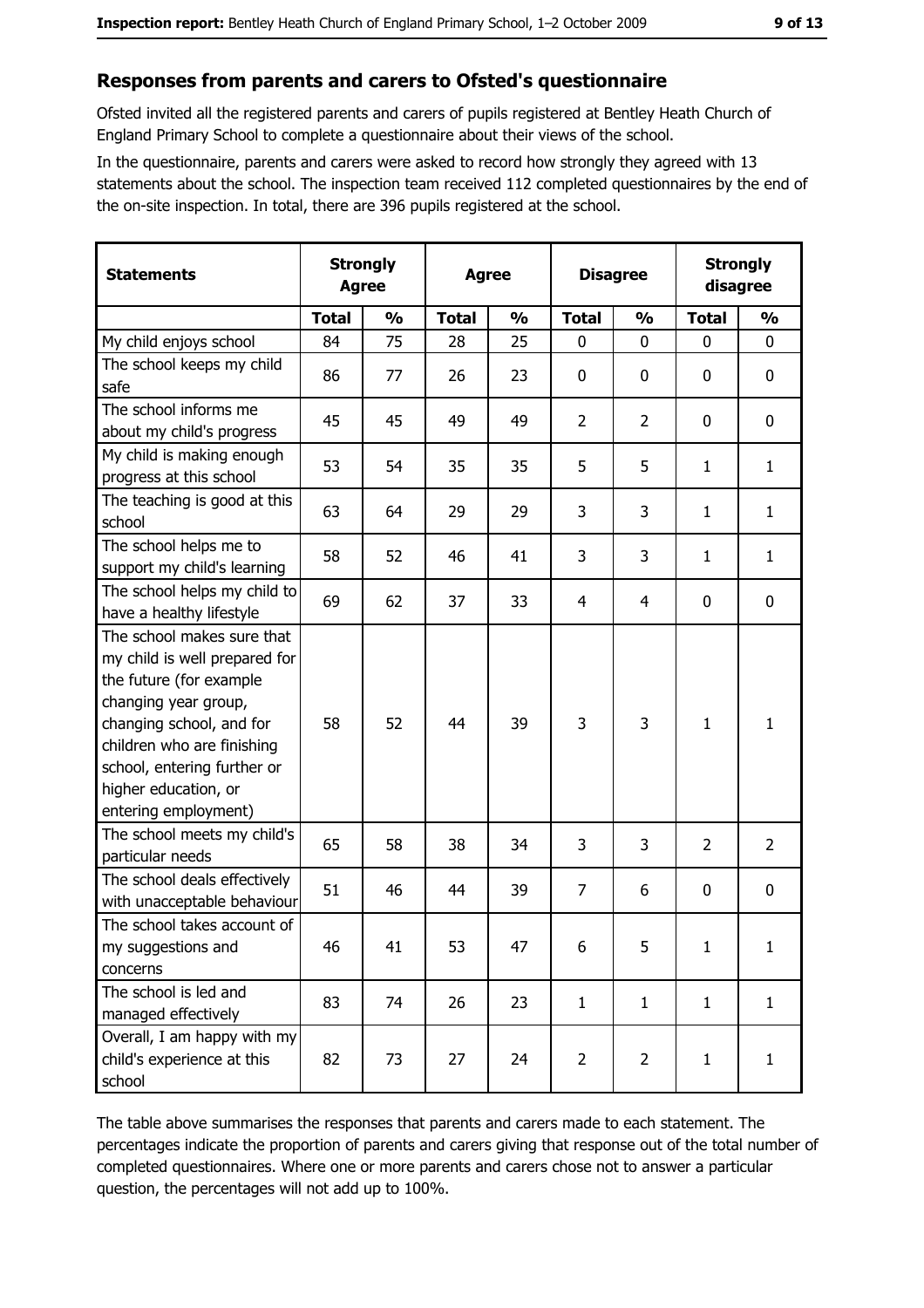# Glossary

| Grade   | <b>Judgement</b> | <b>Description</b>                                                                                                                                                                                                               |
|---------|------------------|----------------------------------------------------------------------------------------------------------------------------------------------------------------------------------------------------------------------------------|
| Grade 1 | Outstanding      | These features are highly effective. An oustanding<br>school provides exceptionally well for its pupils' needs.                                                                                                                  |
| Grade 2 | Good             | These are very positive features of a school. A school<br>that is good is serving its pupils well.                                                                                                                               |
| Grade 3 | Satisfactory     | These features are of reasonable quality. A satisfactory<br>school is providing adequately for its pupils.                                                                                                                       |
| Grade 4 | Inadequate       | These features are not of an acceptable standard. An<br>inadequate school needs to make significant<br>improvement in order to meet the needs of its pupils.<br>Ofsted inspectors will make further visits until it<br>improves. |

# What inspection judgements mean

## Overall effectiveness of schools inspected between September 2007 and July 2008

|                       | Overall effectiveness judgement (percentage of<br>schools) |      |                     |                   |
|-----------------------|------------------------------------------------------------|------|---------------------|-------------------|
| <b>Type of school</b> | Outstanding                                                | Good | <b>Satisfactory</b> | <b>Inadequate</b> |
| Nursery schools       | 39                                                         | 58   | 3                   | 0                 |
| Primary schools       | 13                                                         | 50   | 33                  | 4                 |
| Secondary schools     | 17                                                         | 40   | 34                  | 9                 |
| Sixth forms           | 18                                                         | 43   | 37                  | $\overline{2}$    |
| Special schools       | 26                                                         | 54   | 18                  | $\overline{2}$    |
| Pupil referral units  | 7                                                          | 55   | 30                  | 7                 |
| All schools           | 15                                                         | 49   | 32                  | 5                 |

New school inspection arrangements were introduced on 1 September 2009. This means that inspectors now make some additional judgements that were not made previously.

The data in the table above were reported in The Annual Report of Her Majesty's Chief Inspector of Education, Children's Services and Skills 2007/08.

Percentages are rounded and do not always add exactly to 100. Secondary school figures include those that have sixth forms, and sixth form figures include only the data specifically for sixth form inspection judgements.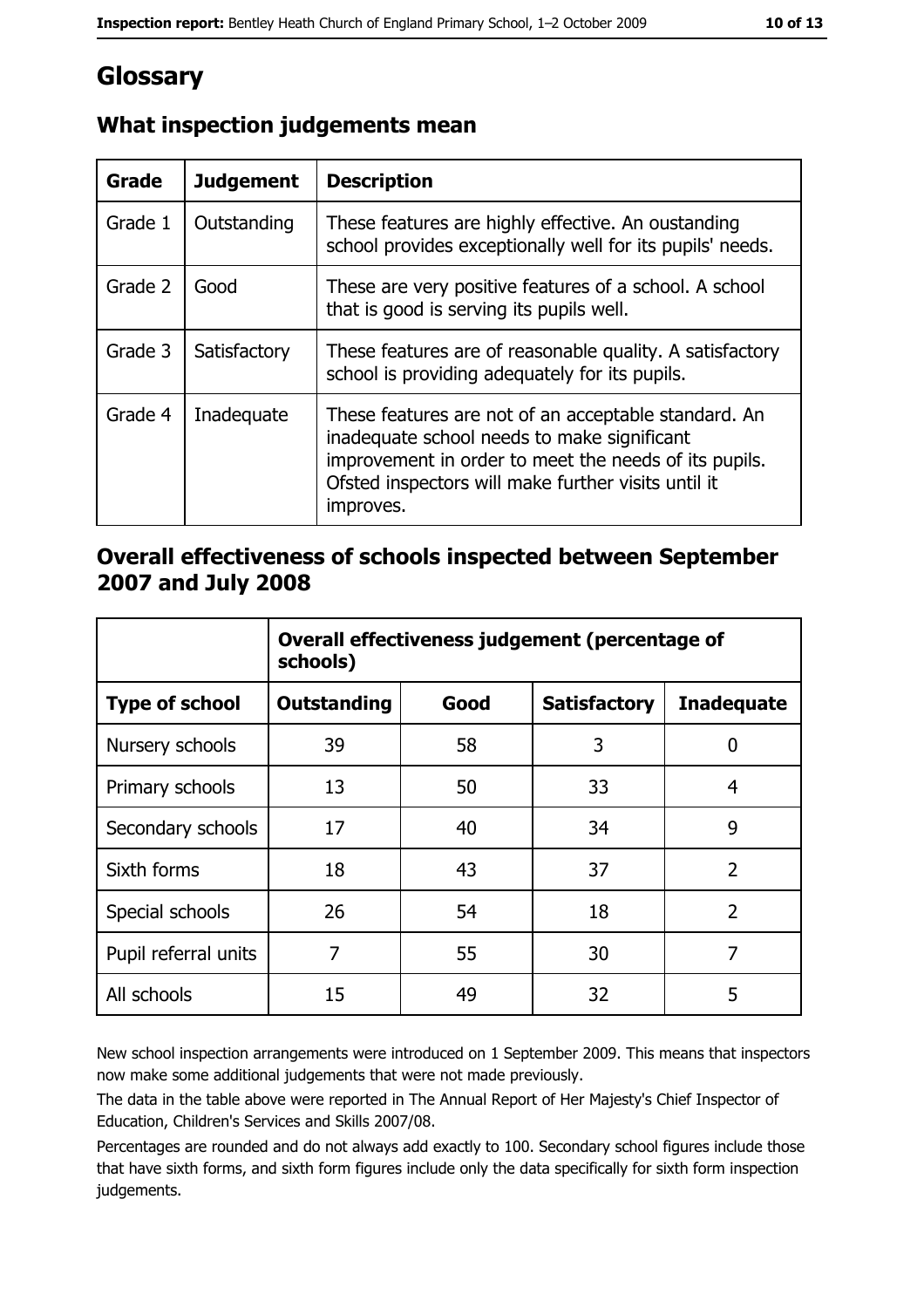# **Common terminology used by inspectors**

| Achievement:                  | the progress and success of a pupil in<br>their learning, development or training.                                                                                                                                                                                                                           |
|-------------------------------|--------------------------------------------------------------------------------------------------------------------------------------------------------------------------------------------------------------------------------------------------------------------------------------------------------------|
| Attainment:                   | the standard of the pupils' work shown by<br>test and examination results and in<br>lessons.                                                                                                                                                                                                                 |
| Capacity to improve:          | the proven ability of the school to<br>continue improving. Inspectors base this<br>judgement on what the school has<br>accomplished so far and on the quality of<br>its systems to maintain improvement.                                                                                                     |
| Leadership and management:    | the contribution of all the staff with<br>responsibilities, not just the headteacher,<br>to identifying priorities, directing and<br>motivating staff and running the school.                                                                                                                                |
| Learning:                     | how well pupils acquire knowledge,<br>develop their understanding, learn and<br>practise skills and are developing their<br>competence as learners.                                                                                                                                                          |
| <b>Overall effectiveness:</b> | inspectors form a judgement on a school's<br>overall effectiveness based on the findings<br>from their inspection of the school. The<br>following judgements, in particular,<br>influence what the overall effectiveness<br>judgement will be.                                                               |
|                               | The school's capacity for sustained<br>improvement.<br>Outcomes for individuals and groups<br>of pupils.<br>The quality of teaching.<br>The extent to which the curriculum<br>meets pupil's needs, including where<br>relevant, through partnerships.<br>The effectiveness of care, guidance<br>and support. |
| Progress:                     | the rate at which pupils are learning in<br>lessons and over longer periods of time. It<br>is often measured by comparing the<br>pupils' attainment at the end of a key<br>stage with their attainment when they<br>started.                                                                                 |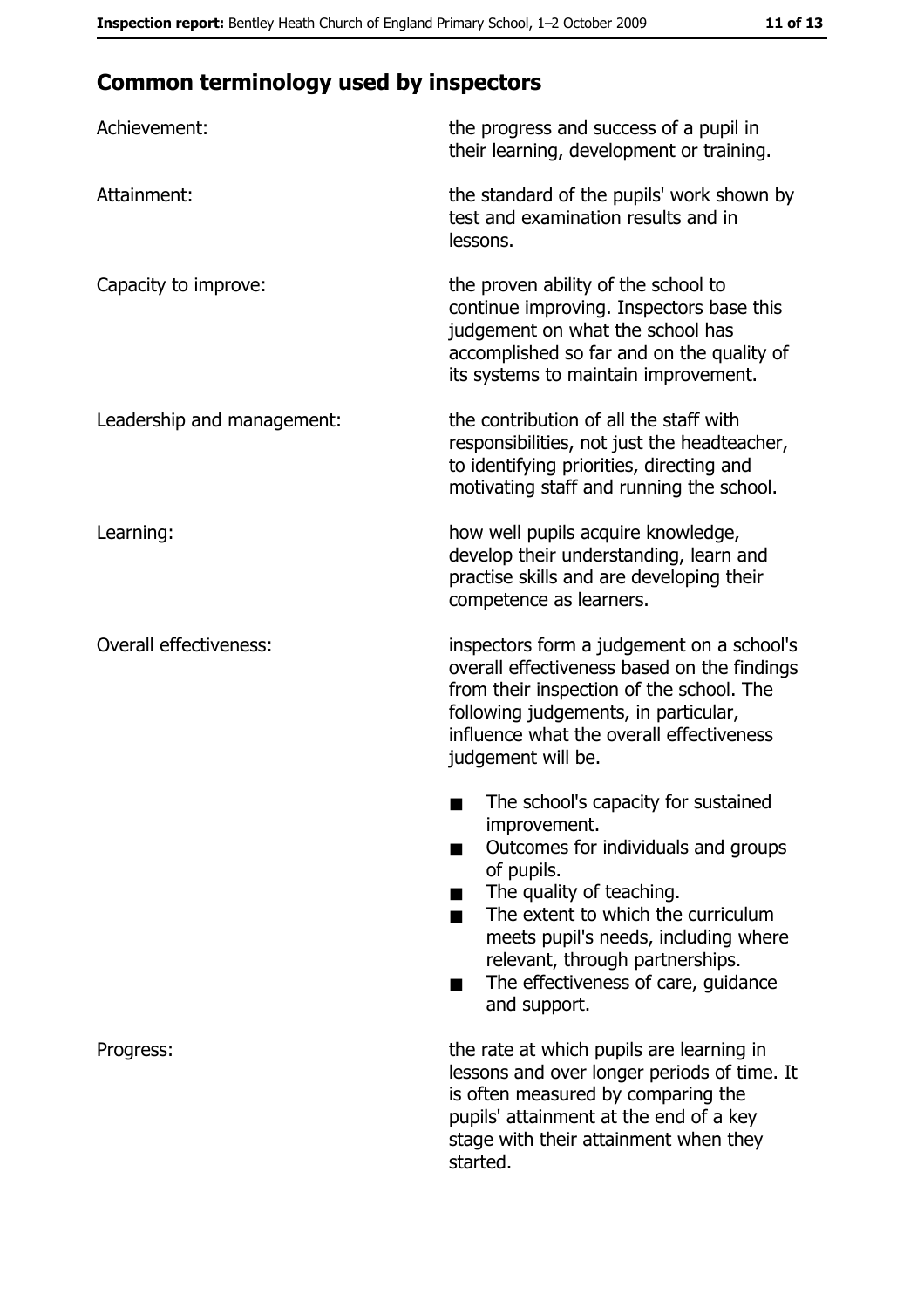This letter is provided for the school, parents and carers to share with their children. It describes Ofsted's main findings from the inspection of their school.



#### 30 September 2009

Dear Pupils

Inspection of Bentley Heath Church of England Primary School, Solihull B93 9AS Thank you for making us to welcome when we came to visit your school. Many of you told us how proud you are of your school. You have every right to be. It is a good school where you are achieving exceptionally well and attaining high standards. You are making good progress throughout the school, from the start of the Nursery to the end of Year 6.

We were impressed by your very sensible attitudes and excellent behaviour. You know a great deal about keeping healthy and safe, and the way everyone gets on so very well together helps to make Bentley Heath such a happy, friendly place to be. The school takes good care of you and you benefit from good teaching in your well-run school. Many of your parents told us how much the school has improved over the past couple of years. We have asked your headteacher, staff and governors to make two further improvements. You all have targets, but not all of you fully understand them and they are not all matched closely enough to your individual needs. We would like you to have more individualised targets, that you each understand. This will help teachers to plan work that challenges you and will also help each of you to assess how well you are doing. We have also asked the school to give you more opportunities to learn about different people's lives and experiences in other parts of Britain and the wider world. Our very best wishes for the future.

Yours faithfully Selwyn Ward

Lead inspector